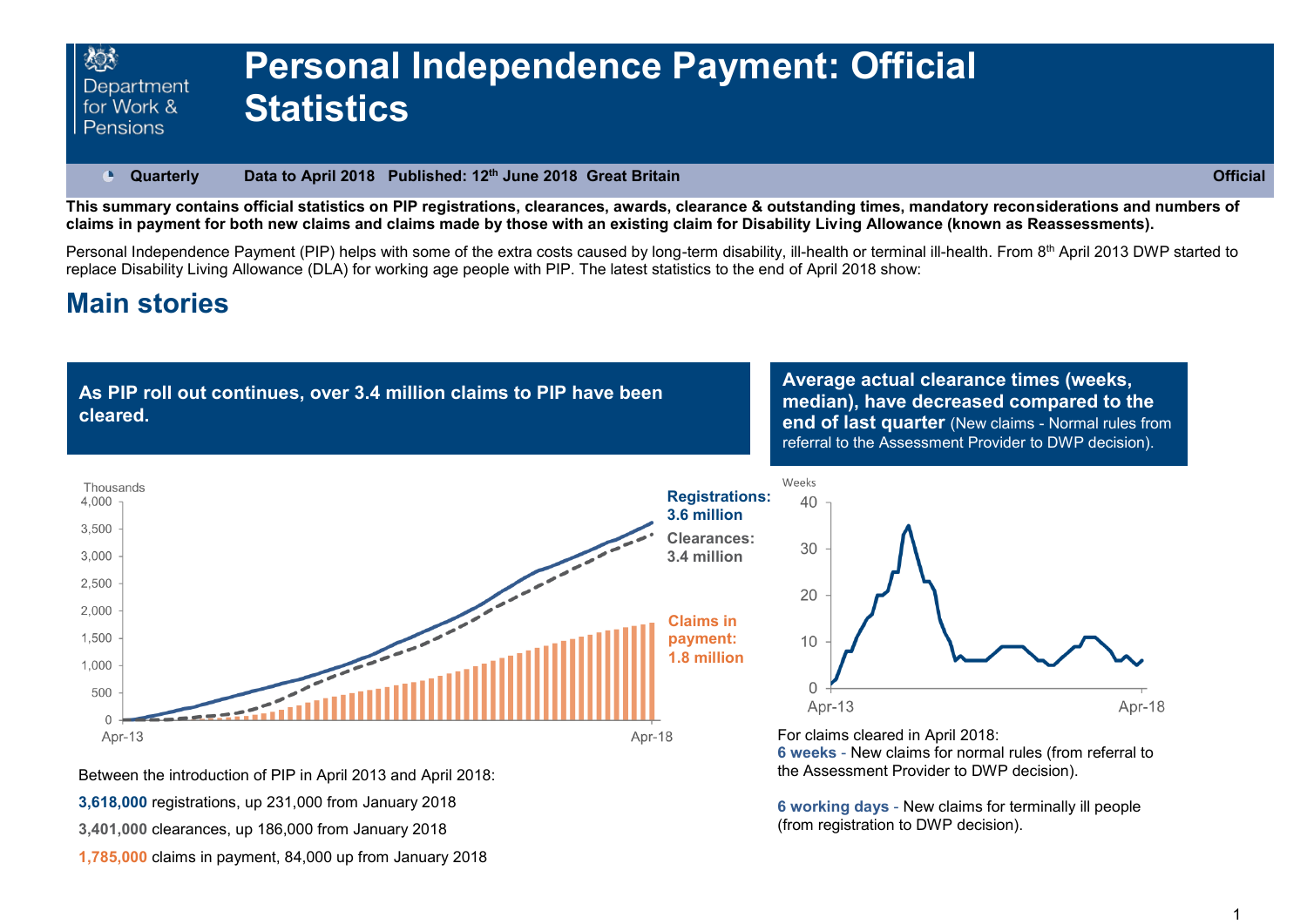# **At a glance** Page



# **What you need to know**

This release summarises the published official statistics relating to PIP. The statistics cover the PIP customer journey from registration through to payment. Key information is included on average clearance and outstanding times and award rates, on the nature of the award and characteristics of claims in payment.

#### **The claims process:**



\* The "Part 2" form is referred to in the application process as the "How your disability affects you" form

We measure the full end-to-end process (from claim registration to DWP decision) and the Assessment Provider (AP) referral to DWP decision (which excludes the time the claim is with the claimant). For more details see the notes section.

#### **Terminology:**

**Registration -** Claimant registers an application to claim PIP.

**Clearance -** DWP decision maker has determined whether the claimant should or should not be awarded PIP.

**Clearance time -** The time between registration or referral to the AP and clearance of the case.

**Outstanding time -** Relates to cases where DWP has yet to make a decision.

**Awards -** Claimant has been awarded PIP.

**Mandatory reconsiderations -** Claimant wishes to dispute a decision made on their claim and requests DWP to reconsider the decision.

**Reassessment -** DLA claim that has been reassessed for PIP, as opposed to a new claim.

**Normal rules -** Claims not being processed under 'special rules for the terminally ill (SRTI)'.

**Caseload -** Claims in payment at a point in time (end of reporting month).

**Lead Statistician:** Jess Arrowsmith jess.arrowsmith@dwp.gsi.gov.uk **DWP Press Office:** 0203 267 5144 Thoughts? We welcome feedback

Published 12th June 2018 Next edition 11<sup>th</sup> September 2018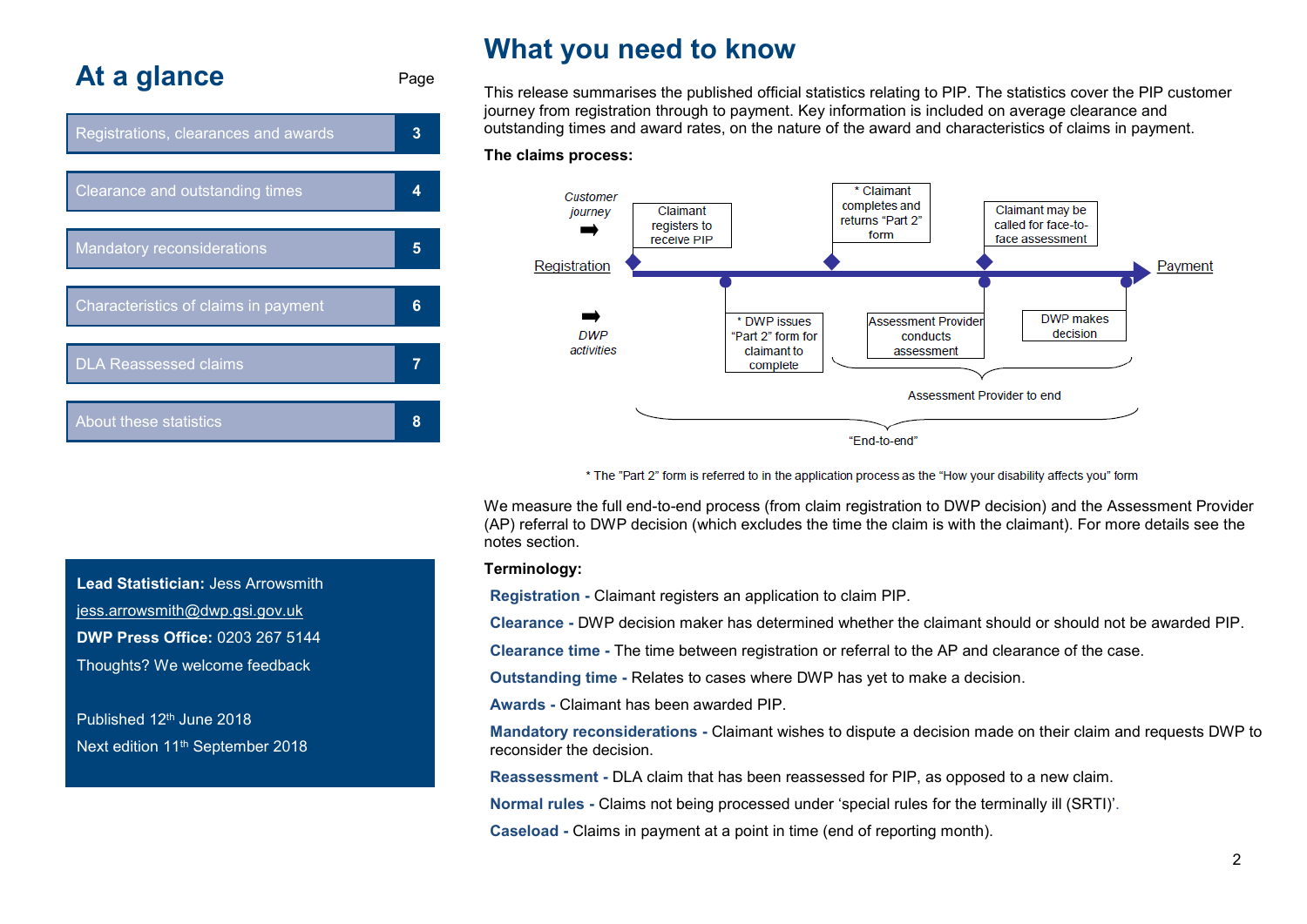# **Registrations, clearances and awards**

## <span id="page-2-0"></span>**Over 3.4 million claims to PIP have been cleared**



## **Monthly registrations, clearances and awards, all claims (thousands) to April 2018**

#### **All registrations, clearances and awards up to April 2018**



By the end of April 2018, a total of 3,618,000 claims to PIP had been registered. Of these, 109,000 (3%) were registered under special rules for the terminally ill, and 1,363,000 (38%) were reassessed DLA registrations.

From October 2015 to January 2017 the increase in registrations mostly reflects the reassessment of DLA cases as it was rolled out to more areas. Of those claims registered since October 2015, almost half (48%) were DLA reassessment claims. Since April 2017 new claims and reassessments have risen (with the exception of the usual seasonal dip in December 2017) and is expected to continue to rise as full PIP rollout continues.

By the end of April 2018, 3,401,000 claims to PIP had been cleared. Of these, 112,000 (3%) were under special rules for the terminally ill, and 1,264,000 (37%) were reassessed DLA claims.

From December 2015 to October 2016 clearances per month increased due to the wider roll out of reassessments. Over the past year clearances have fluctuated, with a seasonal dip in December 2017 and poor weather affecting services in February 2018.

More information on registrations and clearances is available from [StatXplore](https://www.gov.uk/government/organisations/department-for-work-pensions/about/statistics#stat-xplore) and information on awards can be found in the Excel tables that accompany this release.

Award rates (normal rules, excluding withdrawn claims) for new claims are 45% and 72% for DLA reassessment claims. This covers awards made between April 2013 and April 2018. Nearly all special rules (terminally ill) claimants are awarded PIP.

The award rate includes all types of clearances, including disallowances, both pre-referral and post-referral to an Assessment Provider.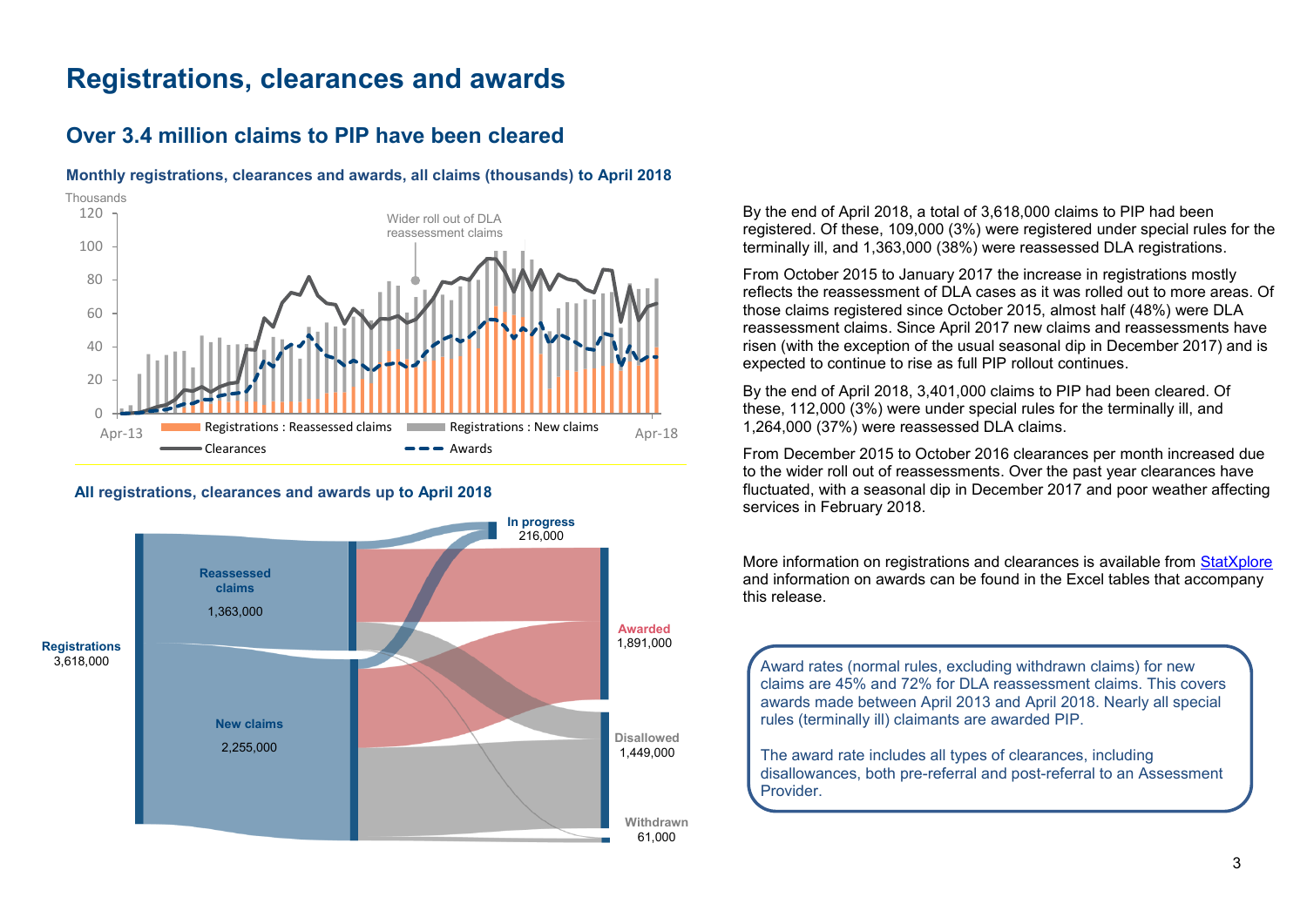# **Customer journey details – clearance and outstanding times**

#### **Clearance times new claims normal rules (median weeks)**



Current average clearance times from registration to DWP decision for the terminally ill are **6 working days** for both new and reassessment claims.



'Clearance times' relate to the time taken for DWP to process and make a decision on a case.

In April 2018, of those **new claims cleared** under normal rules, the average PIP claim, in Great Britain (GB), took:

- 11 weeks from the point of registration to a decision being made on the claim;
- 6 weeks from the point of referral to the assessment provider to a decision being made on the claim.

These times have reduced significantly from the peak in July 2014 (42 and 35 weeks respectively). Clearance times from the point of referral to the assessment provider to a decision being made have recently decreased from 11 weeks in July 2017 to 6 weeks in April 2018, and are now 3 weeks lower than this time last year.

**Outstanding times new claims normal rules (median weeks)** 'Outstanding times' relate to cases where DWP has yet to make a decision.

In April 2018, of those normal rules **new claims** that were still being processed, the average PIP claim, in GB, was outstanding for:

- 6 weeks from the point of registration;
- 4 weeks from the point of referral to the assessment provider.

These times have reduced significantly from the peak in July 2014 (20 and 18 weeks respectively). Outstanding times from the point of referral to the assessment provider have remained stable at 4 weeks since the previous quarter.

Information on clearance and outstanding times, for both new claims and DLA reassessments, can be found in tables 5 and 6 of the Excel tables that accompany this release. Regional clearance times can also be found here.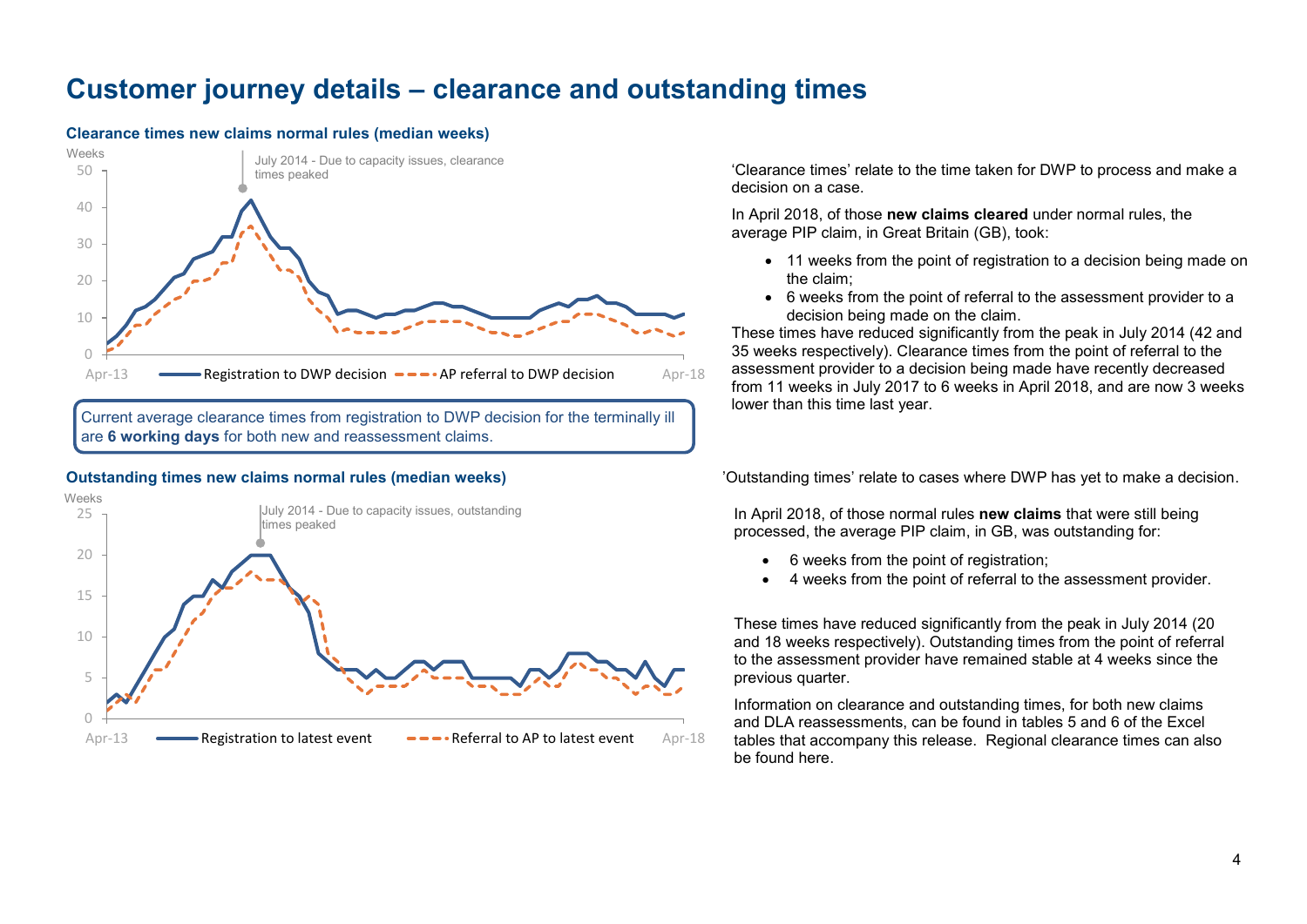# **Mandatory reconsiderations (MR)**

## **Monthly reconsiderations: Registrations and clearances, normal rules (thousands)**



Claimants who wish to dispute a decision on their PIP claim can ask DWP to reconsider the decision. This is a 'mandatory reconsideration' (MR). Its purpose is to consider the grounds for the dispute and complete a review of the initial decision.

The number of MR registrations has fallen since the last quarter driven by the downward trend in the number of claim clearances.

By the end of April 2018, 780,900 MRs had been registered against normal rules claims. Of these, 410,100 (53%) related to new claims, and  $370,800$  ( $47\%$ ) to reassessed DLA claims. In total, 752,400 MRs for normal rules claims had been cleared by the end of April 2018 (395,000 new claims and 357,400 reassessed DLA claims).

# **MR outcome flow for all normal rules claims cleared**



## **MR outcome for normal rules, new claims and reassessed claims (percentage)**



By the end of April 2018, 83% of new claims mandatory reconsiderations and 77% of reassessed DLA mandatory reconsiderations (excluding withdrawn) for normal rules resulted in [no change to the award.](#page-8-0)

Information on mandatory reconsiderations can be found in tables 7A and 7B of the Excel tables that accompany this release.

An MR must be completed before an appeal is made and lodged with Her Majesty's Courts and Tribunals Service. Statistics on appeals can be found [here.](https://www.gov.uk/government/organisations/ministry-ofjustice/series/tribunals-statistics)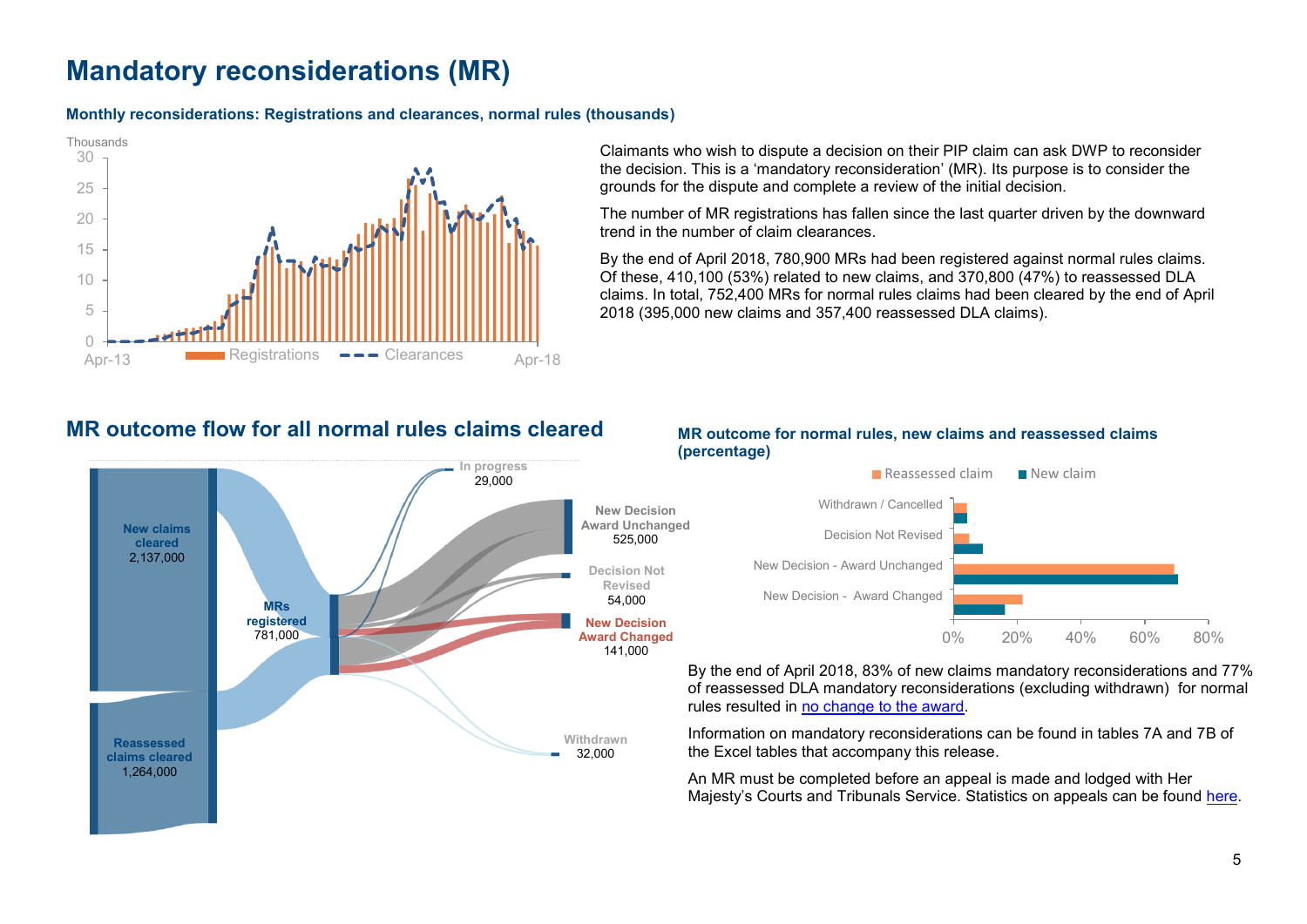# **Characteristics of claims in payment**

# **Over one quarter of normal rules claims receive the highest level of award**

**Proportion of people in receipt of PIP by special rules indicator, component and award type, as at April 2018** 



At the end of April 2018, 1,785,000 people had a PIP claim in payment, an increase of 84,000 (5%) on the previous quarterly figure (January 2018). 1,761,000 (99%) were assessed under normal rules.

For normal rules claims:

- 30% received Daily Living Award only, 3% received Mobility Award only, and 67% received both.
- 59% received at least one component at the enhanced rate, with 29% of these receiving the highest level of awards ('enhanced/enhanced' rates) for both Mobility and Daily Living components.
- 30% have been in payment for less than one year.

View an interactive [dashboard of the latest award statistics by region.](https://pipdash.herokuapp.com/)

# <span id="page-5-0"></span>**The most commonly recorded disabling condition is 'Psychiatric disorder'**



**Claims (normal rules) by main disabling condition, thousands, as at April 2018** 

Main disabling condition for people in receipt of PIP (normal rules):

- 634,000 (36%) were recorded with 'Psychiatric disorders' (which includes 'Mixed anxiety and depressive disorders' and 'Mood disorders').
- 372,000 (21%) were recorded with 'Musculoskeletal disease (general)' (which includes 'Osteoarthritis').

The main disabling condition of the claimant is reported by disability category and subcategory level. Further breakdowns are available from [StatXplore.](https://www.gov.uk/government/organisations/department-for-work-pensions/about/statistics#stat-xplore)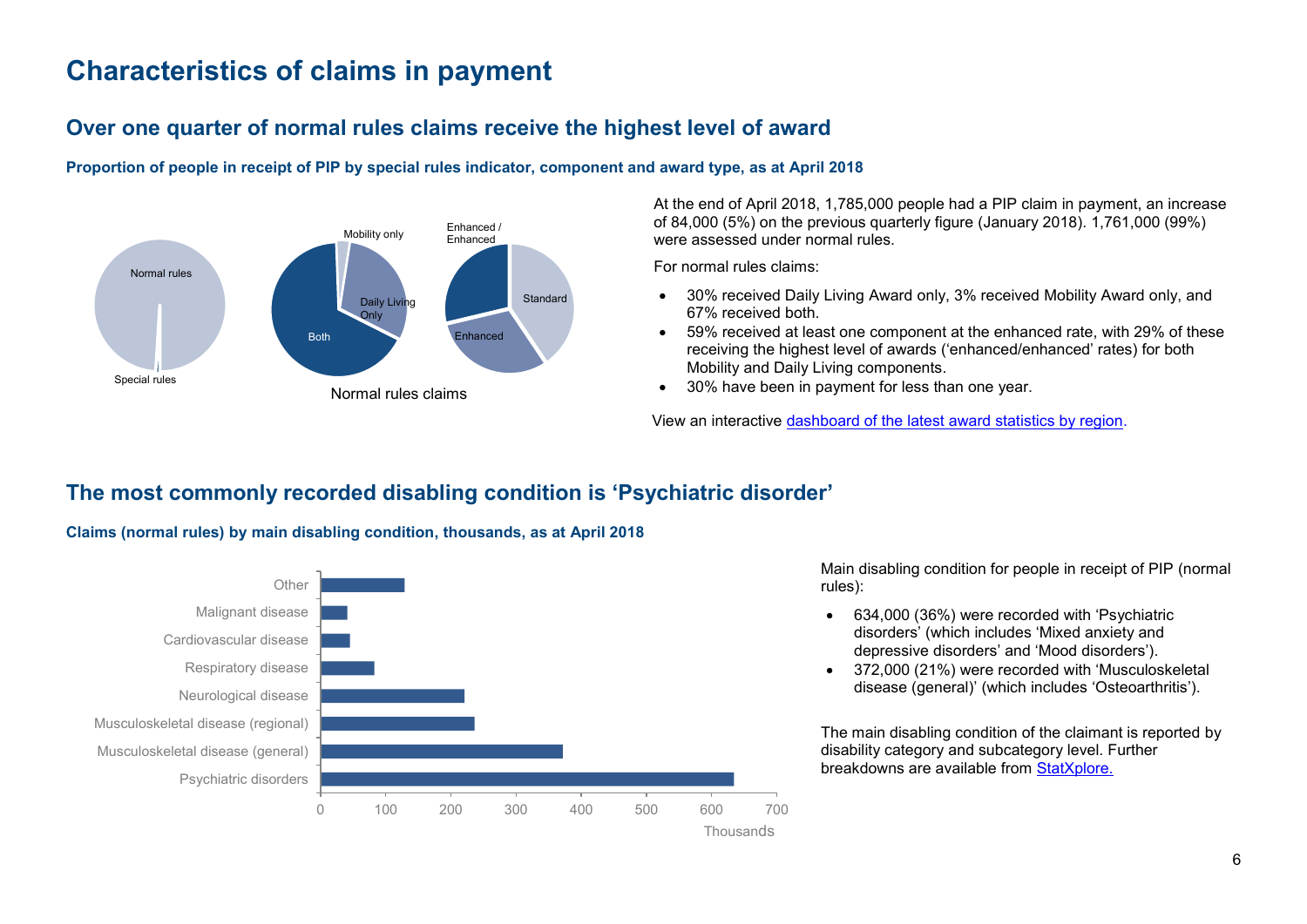# **DLA reassessed claims**

## <span id="page-6-0"></span>**The North West and West Midlands regions have the largest number of reassessed DLA claimants**

**People with reassessed DLA claims now claiming PIP** 



## **DLA reassessment roll out**

On 28th October 2013, DWP began inviting DLA working age claimants whose fixed short term awards had come to an end or claimants whose medical circumstances had changed to claim PIP (see Further Information, below, for details on the roll out). From October 2015, the remaining DLA working age recipients have started to be invited to claim PIP.

At the end of April 2018, 880,000 claims in payment were reassessment claims from DLA (49% of the total PIP caseload).

**Reassessment claims in payment (thousands)**



#### Of these:

- 623,000 (71%) received an award at the enhanced rate.
- 346,000 (39%) received the highest level of award i.e. both enhanced rate for daily living and enhanced rate for mobility.

The darker areas of the map show local authorities with higher levels of reassessed claims.

Please click [here](http://dwp-stats.maps.arcgis.com/apps/Viewer/index.html?appid=4f2f5d71f682401b9b78ee5c6ea7887e) to access the interactive version.

For further information on supported browsers, please visit the following website:<http://doc.arcgis.com/en/arcgis-online/reference/browsers.htm>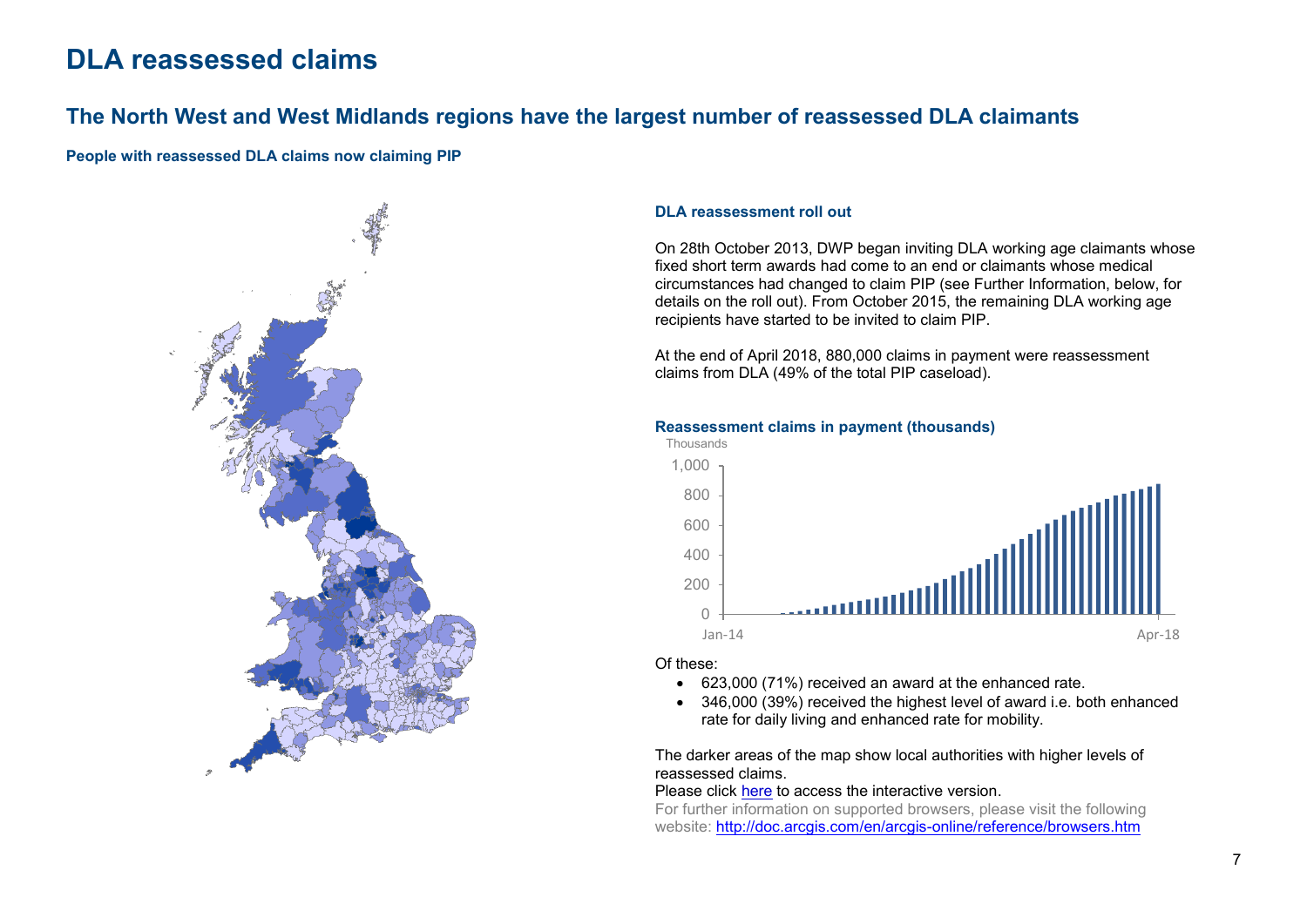# **About these statistics**

This summary contains official statistics on PIP registrations, clearances, awards, clearance and outstanding times, mandatory reconsiderations and numbers of claims in payment for both new claims and claims made by those with an existing claim for DLA (known as Reassessments).

Monthly caseload refers to the number of PIP claims in payment at the end of the reporting month. The monthly caseload will not include claims that are backdated for an earlier period and so will not be subject to retrospection. These claims will be included from the month they are paid.

Caseload is further broken down by:

- Geography: Region, Local Authority and Parliamentary Constituency;
- Assessment status: Special Rules for Terminally Ill people, Mobility component award level, Daily Living component award Level.
- Primary disability category / sub category / low level disability category, age, gender, DLA reassessment indicator;
- Duration of current claim.

## *Data Quality Statement*

The experimental badging of these PIP statistics was removed from the December 2016 release. The statistics were originally badged as experimental to reflect the fact that methodologies and definitions for the statistics may develop over time, and that the source data was subject to user acceptance testing. Though the methodology may still be developed, the statistics are now derived from a stable source system with recognised definitions and derivations of the statistical measures. Consequently, the statistics now form official statistics.

PIP payment statistics exclude a small number of successful claims that are not in payment (because, for example, the initial payment has been suspended for hospitalisation or other reasons), but will include a small number of cases where a payment has been made but subsequently been suspended temporarily.

The data is subject to some minor retrospection. When a claim is first registered, it is assumed to be a new claim unless there is evidence to suggest that it is a reassessment. If evidence is presented between registration and clearance, the claim will then show as a reassessment clearance and will move from being a new claim registration to being a reassessment registration.

Also, it should be noted that some claims may not be marked as claims under special rules for terminally ill people (SRTI) at the point of registration but become an SRTI claim prior to the point of clearance, and vice versa. This may lead to the figures showing fewer SRTI registrations than clearances.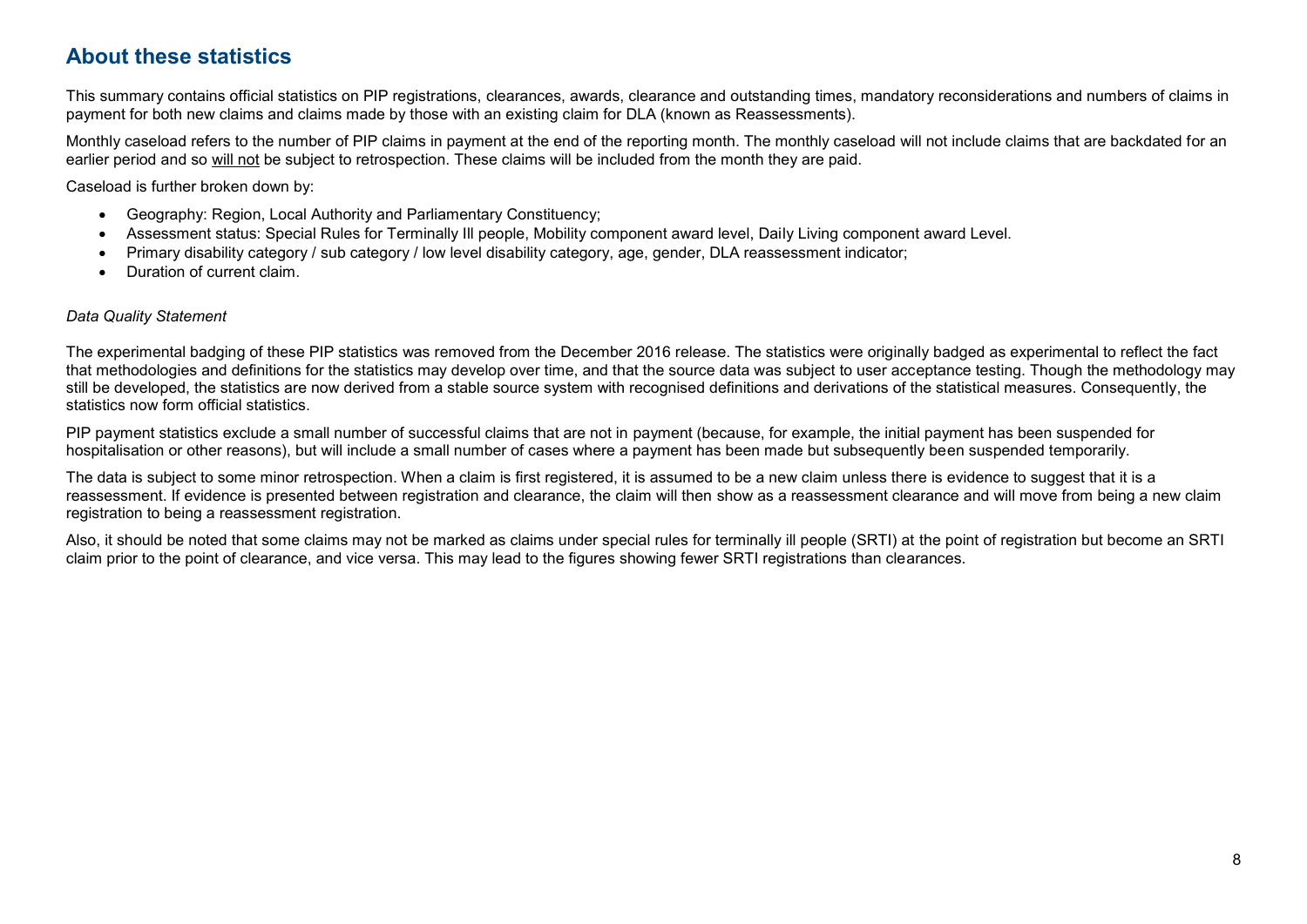## **PIP clearance and outstanding times**

All average actual times are based on the **median** measure. The median time is the best measure to use when estimating how long people have been waiting to receive PIP. The median time is the middle value if you were to order all the times from lowest value to highest value. The median is presented here instead of the mean, as the mean measure is affected by cases that have been waiting for a very long time, for example, cases were the person has been hard to reach due to being in prison, hospital or failed to attend their assessment on numerous occasions.

Note that average clearance times for individual parts of the claimant journey may not sum to end-to-end times. The end-to-end median time is based on all cleared/in progress cases taken together whereas the volume of cases and distribution of clearance/outstanding times for individual stages will differ from stage to stage. It also follows from this that there may be some instances where an individual part of the claimant journey (e.g. assessment provider stage) has a longer average time than the end-to-end average.

## <span id="page-8-0"></span>**PIP MR Outcomes**

Claimants who wish to dispute a decision made on their PIP claim are required to ask the Department to reconsider the decision, before they can lodge an appeal with Her Majesty's Courts and Tribunals Service. MRs can arise for various reasons such as omitting to tell DWP about relevant evidence during the initial decision-making process; this could include not returning forms required as part of the claim.

If the decision under dispute is classed as **'New decision - Award changed'** then as a result of the reconsideration, a new decision has been issued and the award has been changed. This may include claims that were previously disallowed that are now awarded, or claims that had previously been awarded but the reconsideration has resulted in a change in the claim (e.g. revision to an assessment score) and this has affected level of the award.

If the decision is categorised as **'New decision - Award unchanged'** then as a result of the reconsideration, a new decision has been issued but the award remains unchanged. This may include claims where the reconsideration resulted in a change in the claim (e.g. revision to an assessment score) but this change did not affect the level of the award.

If the decision is categorised as **'Decision not revised'** then as a result of the reconsideration, the initial decision was not revised.

**'Withdrawn/cancelled'** includes all reconsiderations that were withdrawn or cancelled prior to a reconsideration decision being made.

# **PIP operational roll out**

On 8<sup>th</sup> April 2013, PIP was introduced as a controlled start, for new claims from people living in a limited area in the North West and part of the North East of England.

On 10<sup>th</sup> June 2013, PIP was introduced for new claims for the remaining parts of Great Britain.

From 28<sup>th</sup> October 2013, using a structured roll out to postcode areas, DWP has been inviting DLA working age recipients to claim PIP if:

- DWP received information about a change in care or mobility needs which meant their claim had to be renewed;
- the claimant's fixed term award was due to expire;
- children turned 16 years old (unless they have been awarded DLA under the special rules for terminally ill people);
- or the claimant chose to claim PIP instead of DLA.

From October 2015, the remaining DLA working age recipients have started to be invited to claim PIP.